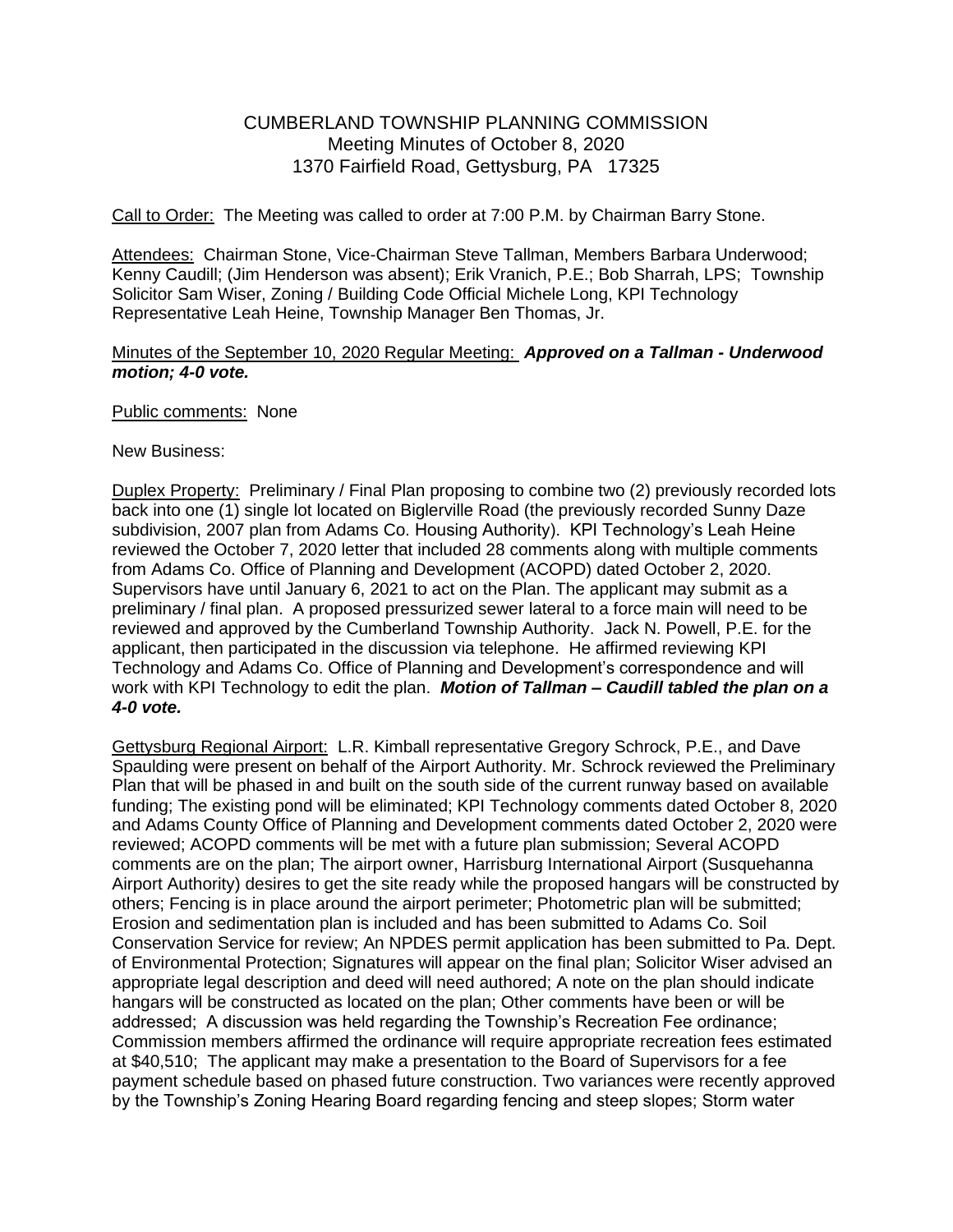(SWM) protection for the adjacent Lincoln Estates mobile home park was discussed. The design engineer explained the SWM plans will improve volume control of the storm water that was affirmed by Ms. Heine.

Two waivers are requested; 1) To the requirement to have storm water management basin floors with a minimum slope of two percent [2%]; and 2) To the requirement to have slopes less than ten percent [10%] within 20 feet of a property line. The steep slope is on airport property and does not affect adjacently owned land. This is requested to affirm Federal Aviation Administration regulations.

#### *A Tallman – Underwood motion recommended approving a waiver for storm water minimum slope of two percent; Motion carried 4-0 ; A Caudill – Underwood motion recommended approval of a waiver request for slopes less than 10% 20 ft. from the property line; Motion carried 4-0.*

The plan review continued. It was recommended that the plan be submitted as Preliminary / Final with building construction phasing submitted at that time; Kimball's engineer will work with Lincoln Estates ownership regarding SWM installation / improvements; Public water infrastructure will need review and approval by Gettysburg Municipal Authority (GMA). GMA did submit a willingness to serve letter dated November 5, 2019; Plans need submitted to Cumberland Township Authority (CTA) for sewer service with limited sewage flow anticipated. CTA also submitted a willingness to serve letter dated December 10, 2019; The engineer advised there is no Penn Dot right of way impact; Commission members suggested an additional 10 ft. easement for future pedestrian access / safety along SR0030; Plans should be submitted to Gettysburg Fire Department for review and fire flow comments. *Motion of Caudill – Tallman tabled the plan with a revision pending submission as Preliminary / Final. Motion carried 4-0.*

Active Business:

**Gettysburg Outdoor, Inc. (Highland Twp.):** A proposed lot addition combining a 27 acre parcel to the adjoining 53 acre parcel located on the south side of Fairfield Road. Most lands are located in adjacent Highland Township with a small portion of a flood plain area located in Cumberland Township. Mr. Sharrah was present of Sharrah Design Group representing the applicant. He advised there would be no construction in Cumberland Township as the plan reverses a prior plan approval by Highland and Cumberland Townships. A deed of dedication will be needed. *Motion of Tallman – Underwood recommended approval by the Cumberland Township Supervisors. Motion carried 4-0.* 

**Stanley Flaggs Subdivision:** Preliminary / Final plan proposing to convert two (2) existing parcels into seven (7) parcels, one of which will be the current Flaggs residence, located on Swetland Road, a total of 99.59 acres. Each lot is greater than ten (10) acres: Erik Vranich, P.E., of William F. Hill Associates, was present representing the applicant as he was also present at the September 10 meeting with a presentation at that time. He reviewed KPI Technology's October 7, 2020 correspondence; A Pa. Dept. of Environmental Protection Sewage Planning Module Form 4-A is required.

# *Motion of Tallman – Underwood recommended preliminary / final approval to the Cumberland Township Supervisors. Motion carried 4-0. Ms. Heine reviewed the Sewage*